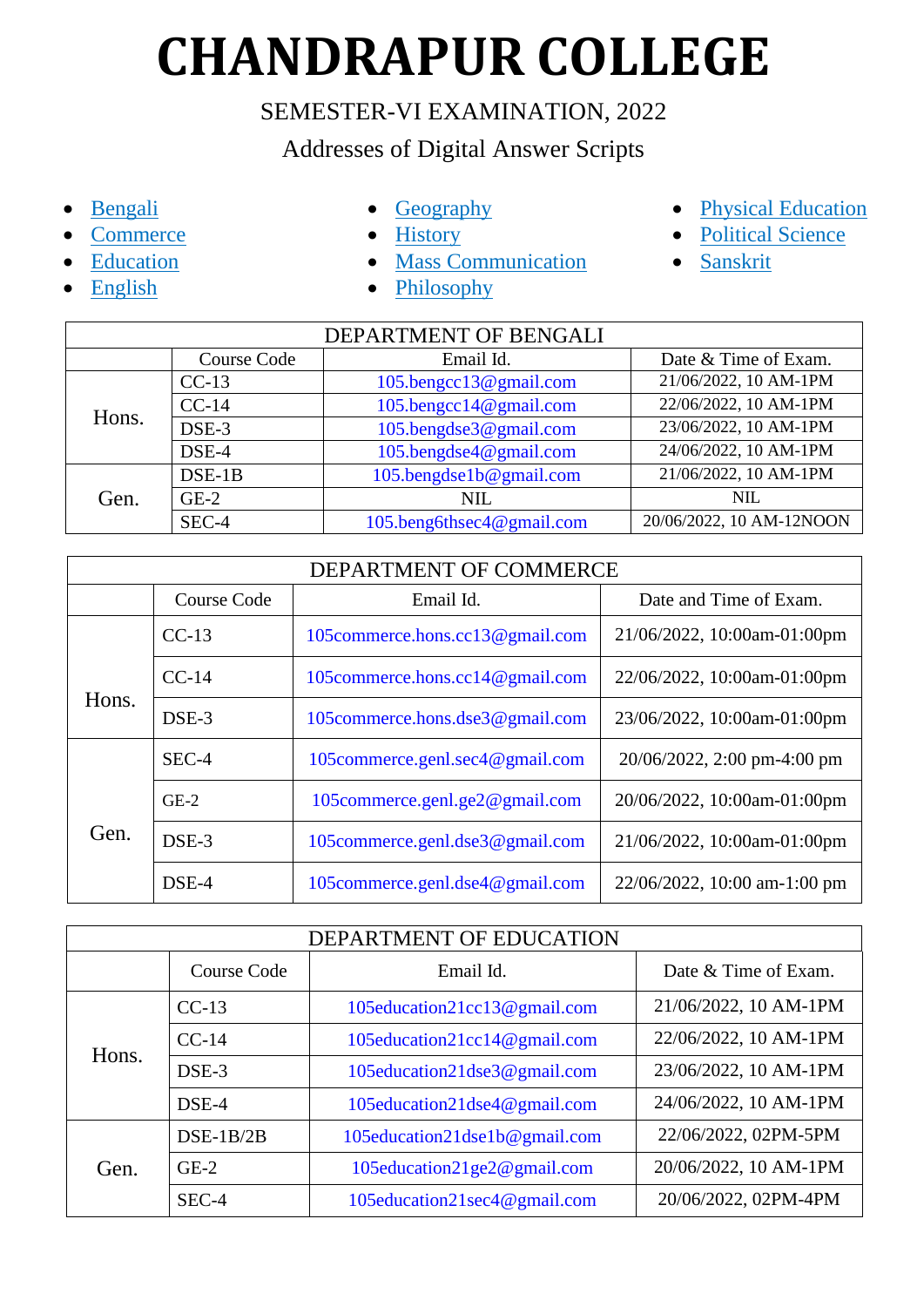<span id="page-1-0"></span>

| DEPARTMENT OF ENGLISH |             |                           |                             |
|-----------------------|-------------|---------------------------|-----------------------------|
|                       | Course Code | Email Id.                 | Date & Time of Exam.        |
| Hons.                 | $CC-13$     | 105engh22ccxiii@gmail.com | 21/06/2022, 10:00am-01:00pm |
|                       | $CC-14$     | 105engh22ccxiv@gmail.com  | 22/06/2022, 10:00am-01:00pm |
|                       | $DSE-3$     | 105engh22dse3@gmail.com   | 23/06/2022, 10:00am-01:00pm |
|                       | DSE-4       | 105engh22dse4@gmail.com   | 24/06/2022, 10:00am-01:00pm |

<span id="page-1-1"></span>

| DEPARTMENT OF GEOGRAPHY |             |                              |                             |
|-------------------------|-------------|------------------------------|-----------------------------|
|                         | Course Code | Email Id.                    | Date & Time of Exam.        |
|                         | $CC-13$     | 105geo.cc13@gmail.com        | 21/06/2022, 10:00am-01:00pm |
| Hons.                   | $CC-14$     | $105$ geo.cc $14@$ gmail.com | 22/06/2022, 10:00am-01:00pm |
|                         | DSE-3       | 105geo.dse3@gmail.com        | 23/06/2022, 10:00am-01:00pm |
|                         | DSE-4       | $105$ geo.dse $4@$ gmail.com | 24/06/2022, 10:00am-01:00pm |
| Gen.                    | $DSE-1B$    | 105geo.dse1b@gmail.com       | 25/06/2022, 2:00 PM-5:00PM  |
|                         | $GE-2$      | <b>NIL</b>                   | <b>NIL</b>                  |
|                         | SEC-4       |                              | <b>PRACTICAL</b>            |

<span id="page-1-2"></span>

| DEPARTMENT OF HISTORY |             |                            |                             |
|-----------------------|-------------|----------------------------|-----------------------------|
|                       | Course Code | Email Id.                  | Date & Time of Exam.        |
|                       | $CC-13$     | 105history.cc13@gmail.com  | 21/06/2022, 10:00am-01:00pm |
|                       | $CC-14$     | 105history.cc14@gmail.com  | 22/06/2022, 10:00am-01:00pm |
| Hons.                 | DSE-3       | 105history.dse3@gmail.com  | 23/06/2022, 10:00am-01:00pm |
|                       | DSE-4       | 105history.dse4@gmail.com  | 24/06/2022, 10:00am-01:00pm |
|                       | $DSE-1B$    | 105history.dse1b@gmail.com | 25/06/2022, 10:00am-01:00pm |
| Gen.                  | $GE-2$      | 105history.ge2@gmail.com   | 20/06/2022, 10:00am-01:00pm |
|                       | $SEC-4$     | 105history.sec4@gmail.com  | 20/06/2022, 2:00 PM-4:00 PM |

<span id="page-1-3"></span>

| DEPARTMENT OF MASS COMMUNICATION |             |                           |                             |
|----------------------------------|-------------|---------------------------|-----------------------------|
|                                  | Course Code | Email Id.                 | Date & Time of Exam.        |
|                                  | $CC-13$     | 105masscom.cc13@gmail.com | 21/06/2022, 10:00am-01:00pm |
| Hons.                            | $CC-14$     | 105masscom.cc14@gmail.com | 22/06/2022, 10:00am-01:00pm |
|                                  | DSE-3       | 105masscom.dse3@gmail.com | 23/06/2022, 10:00am-01:00pm |
|                                  | DSE-4       | 105masscom.dse4@gmail.com | 24/06/2022, 10:00am-01:00pm |

<span id="page-1-4"></span>

| DEPARTMENT OF PHILOSOPHY |                                                  |                                  |                             |  |
|--------------------------|--------------------------------------------------|----------------------------------|-----------------------------|--|
|                          | Date & Time of Exam.<br>Course Code<br>Email Id. |                                  |                             |  |
| Hons.                    | $CC-13$                                          | 105philosophy2021.cc13@gmail.com | 21/06/2022, 10:00am-01:00pm |  |
|                          | $CC-14$                                          | 105philosophy2021.cc14@gmail.com | 22/06/2022, 10:00am-01:00pm |  |
|                          | DSE-3                                            | 105philosophy2021.dse3@gmail.com | 23/06/2022, 10:00am-01:00pm |  |